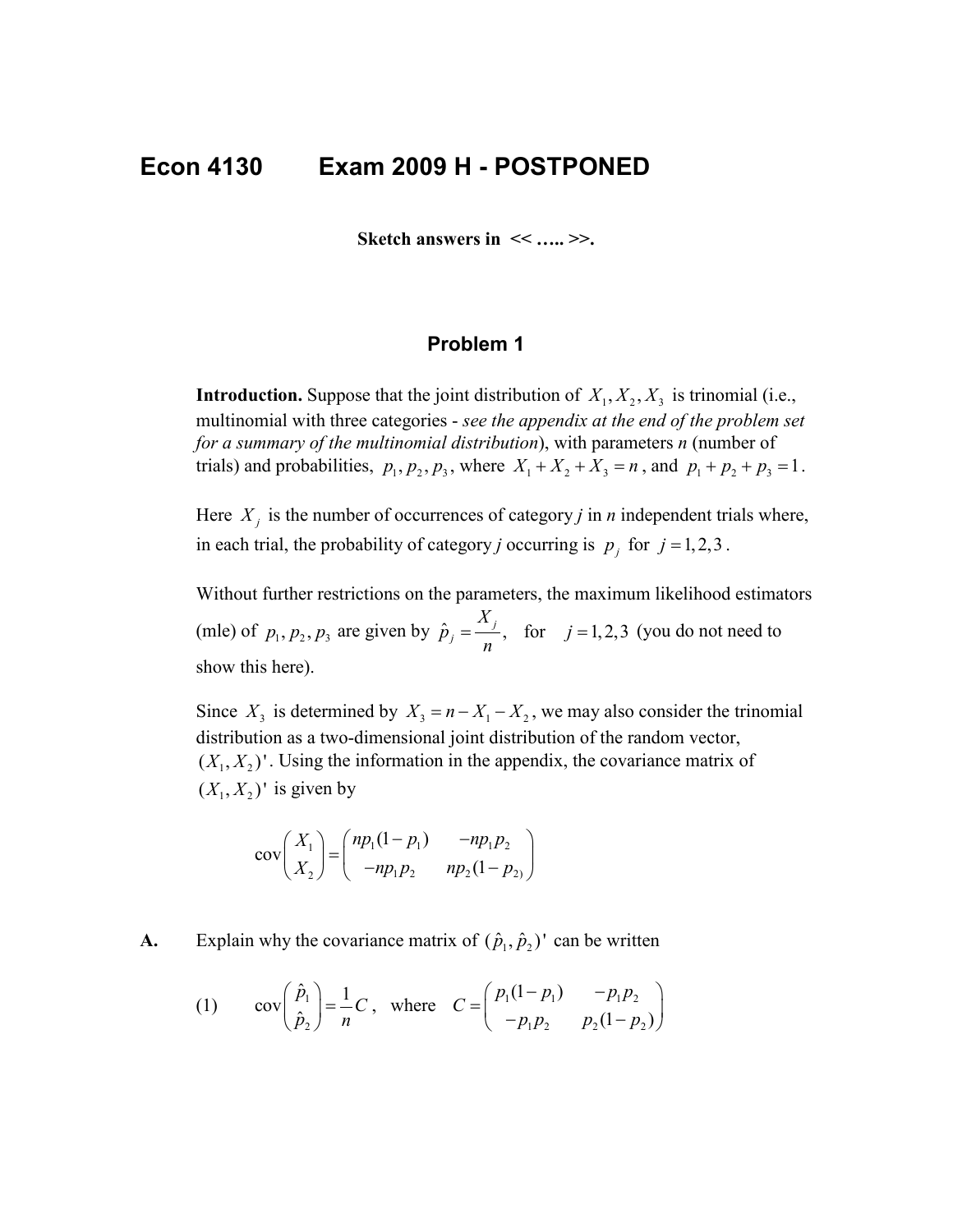**<< Answer:**

$$
cov(\hat{p}_i, \hat{p}_j) = E\left[\left(\frac{X_i}{n} - E\frac{X_i}{n}\right)\left(\frac{X_j}{n} - E\frac{X_j}{n}\right)\right] = E\left[\left(\frac{X_i}{n} - \frac{EX_i}{n}\right)\left(\frac{X_j}{n} - \frac{EX_j}{n}\right)\right] = \frac{1}{n^2}cov(X_i, X_j)
$$

Since a common scalar factor inside a matrix can be taken as a single scalar factor outside the matrix, the result follows.  $>$ 

**B. (i)** Without referring to the general properties of mle's, show that  $\hat{p}_i$  is a consistent estimator of  $p_i$ . [Hint: Use, e.g., Chebyshev's inequality.]

**(ii)** Find a consistent estimator of the matrix  $C$  in (1), and explain why it is consistent. [**Hint:** Remember (you do not need to prove it here) that a matrix of estimators is consistent if and only if each element in the matrix is consistent]

 $<<$  **Answer:** (i) For  $\varepsilon > 0$  arbitrary, we have since  $E(\hat{p}_i) = p_i$ ,

$$
P(|\hat{p}_j - p_j| > \varepsilon) \le \frac{\text{var}(\hat{p}_j)}{\varepsilon^2} = \frac{p_j(1 - p_j)}{n\varepsilon^2} \to 0
$$

- (ii) All elements in *C* are continuous functions of  $p_1, p_2$ . Using the continuity property of consistency, substituting  $p_i$  by  $\hat{p}_i$  in all elements of *C* will produce consistent estimators of the elements.  $\gg$
- **C.** Leaving the trinomial distribution for a moment, let *X* and *Y* be two arbitrary random variables (with finite expected values and variances) such that the regression function of *Y* with respect to *X* is a linear function of *x*, i.e.,

 $E(Y | x) = \alpha + \beta x$  (where  $\alpha, \beta$  are constants)

Show that the assumption of linearity of the regression function implies that the regression coefficient,  $\beta$ , must be given by

$$
\beta = \frac{\text{cov}(X, Y)}{\text{var}(X)}
$$

[**Hint:** Utilize the law of total expectation. ]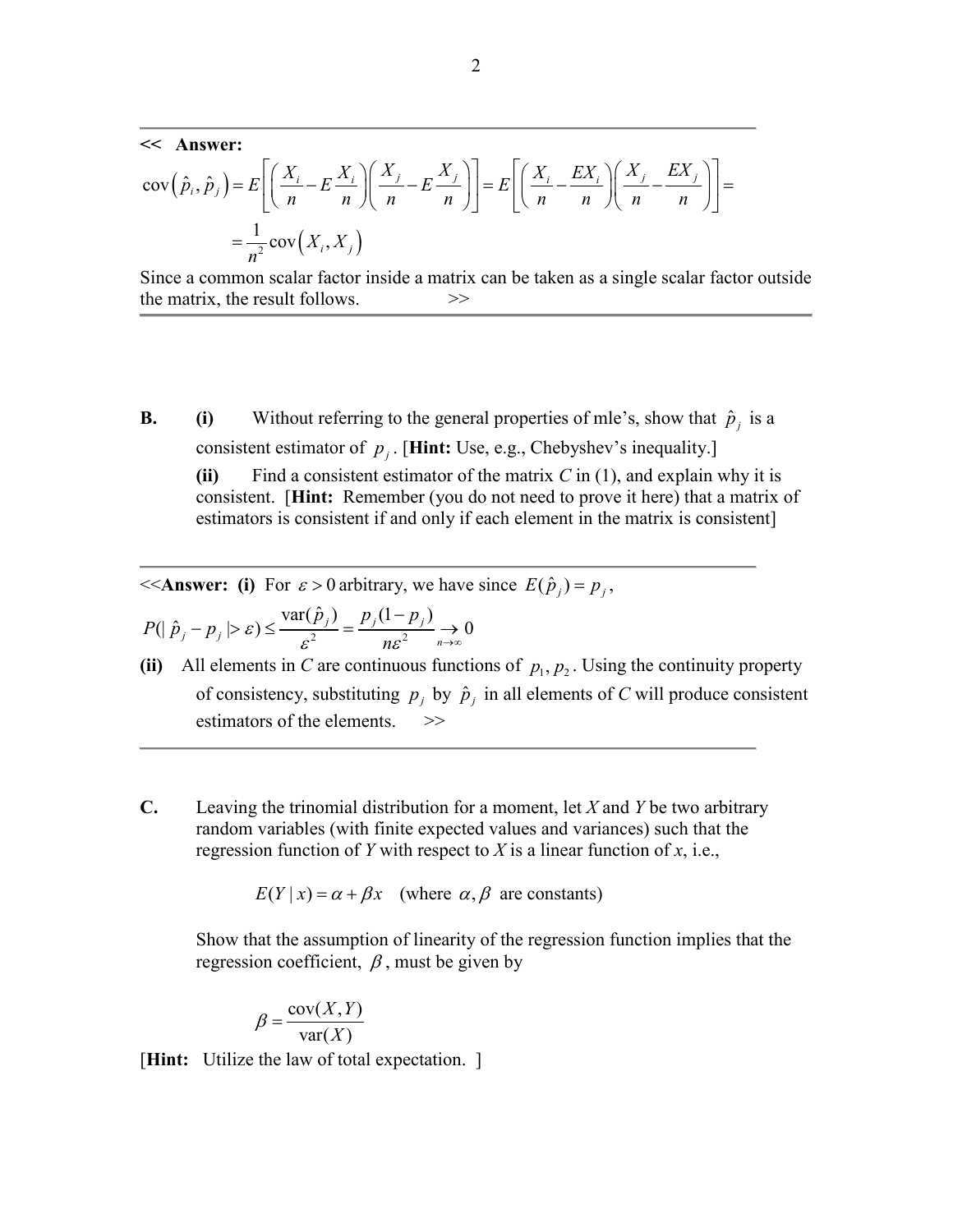<< **Answer:** Note that the proof of this is given in the solution to the no-seminar week exercise for week 39 on the net – so the main challenge for the candidate is to remember this. Otherwise:

Write  $E(X) = \mu_X$ ,  $var(X) = \sigma_X^2$ ,  $E(Y) = \mu_Y$ . Then  $\mu_Y = E[E(Y | X)] = E[\alpha + \beta X] = \alpha + \beta \mu_X$  and  $E(XY) = E[X \cdot E(Y | X)] = E\left[\alpha X + \beta X^2\right] = \alpha \mu_X + \beta(\sigma_X^2 + \mu_X^2)$ Hence  $cov(X, Y) = E(XY) - E(X)E(Y) = \alpha \mu_X + \beta(\sigma_X^2 + \mu_X^2) - \mu_X(\alpha + \beta \mu_X) =$ 2  $=\beta\sigma_{X}^{2}$ which gives  $\beta = \frac{\text{cov}(X, Y)}{g}$  $var(X)$  $\beta = \frac{\text{cov}(X, Y)}{\text{var}(X)}$  >>

**D.** We now return to the trinomial distribution in section **A:** (i) Show that the conditional distribution of  $X_1$  given that  $X_2 = x_2$ , is binomial with parameters,  $n - x_2$  (trials) and (success probability),  $\frac{p_1}{1}$  $1 - p_2$  $\frac{p_1}{-p_2}$ . [**Hint:** Use the definition of the conditional pmf (probability mass function).] (ii) Set up an expression for the regression function of  $X_1$  with respect to  $X_2$ , i.e.,  $E(X_1 | x_2)$ .

<< **Answer: (i) :**

$$
P(X_1 = x_1 | X_2 = x_2) = \frac{P(X_1 = x_1 \cap X_2 = x_2)}{P(X_2 = x_2)} = \frac{\frac{n!}{x_1! x_2! (n - x_1 - x_2)!} p_1^{x_1} p_2^{x_2} (1 - p_1 - p_2)^{n - x_1 - x_2}}{\frac{n!}{x_2! (n - x_2)!} p_2^{x_2} (1 - p_2)^{n - x_2}} = \frac{\frac{(n - x_2)!}{x_1! (n - x_2 - x_1)!} \left(\frac{p_1}{1 - p_2}\right)^{x_1}}{\frac{1}{1 - p_2} \left(1 - \frac{p_1}{1 - p_2}\right)^{n - x_2 - x_1}}
$$

which is the pmf of the Bin  $(n-x_2, \frac{p_1}{1-p_1})$  $(n-x_2, \frac{p_1}{1-p_2})$  - distribution.

(ii) Hence  $E(X_1 | x_2) = (n - x_2) \frac{P_1}{1}$  $E(X_1 | x_2) = (n - x_2) \frac{p_1}{1 - p_2}$  (which is linear in  $x_2$ ). >>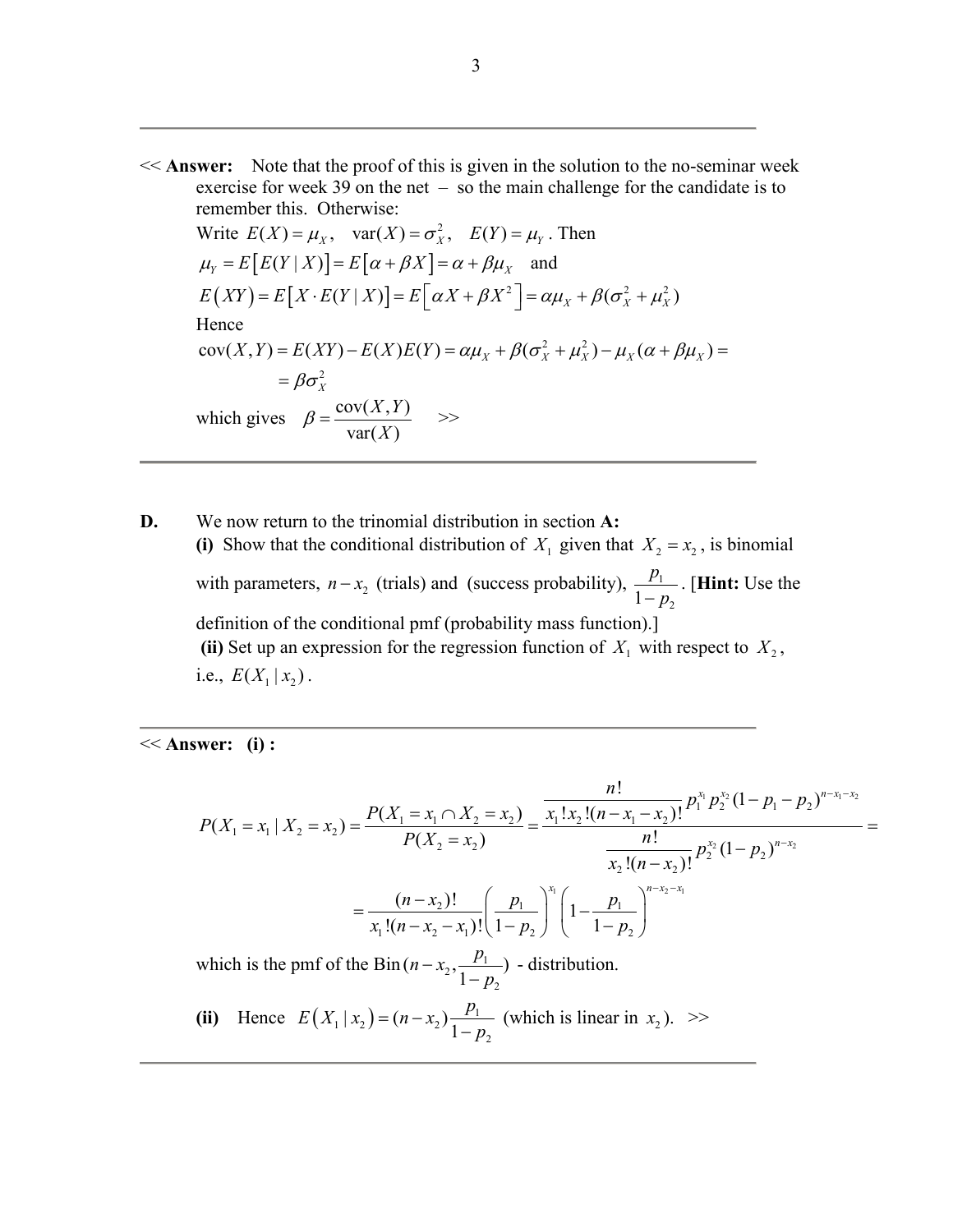**E.** Show that  $cov(X_1, X_2) = -np_1p_2$ . [**Hint:** Use section **C** and **D**.]

 $<<$  **Answer:** From **Dii** the regression coefficient in the linear  $E(X_1 | x_2)$  is

$$
\beta = -\frac{p_1}{1 - p_2}, \text{ and C gives:}
$$
  
\n
$$
cov(X_1, X_2) = \beta \sigma_{X_2}^2 = -\frac{p_1}{1 - p_2} np_2 (1 - p_2) = -np_1 p_2 \gg
$$

**F.** Now, assume that the parameters of our trinomial model satisfy the following restriction:  $p_1 = p_2$ . Call the common (unknown) value,  $\theta$ , so that

$$
p_1 = \theta, \quad p_2 = \theta, \quad p_3 = 1 - 2\theta
$$

In addition we assume that  $0 < \theta < 1/2$ .

Show that the mle for  $\theta$  is:  $\hat{\theta} = \frac{X_1 + X_2}{2}$ 2  $X_1 + X$ *n*  $\hat{\theta} = \frac{X_1 + X_2}{2}$ 

 $\leq$  **Answer:** Let *c* denote a constant that does not depend on  $\theta$ . The log likelihood becomes

 $\ell(\theta) = c + x_1 \ln(\theta) + x_2 \ln(\theta) + (n - x_1 - x_2) \ln(1 - 2\theta) = c + (x_1 + x_2) \ln(\theta) + (n - x_1 - x_2) \ln(1 - 2\theta)$ 

and

$$
\ell'(\theta) = \frac{x_1 + x_2}{\theta} - 2\frac{n - x_1 - x_2}{1 - 2\theta} = \frac{(x_1 + x_2) - 2\theta(x_1 + x_2) - 2\theta(n - x_1 - x_2)}{\theta(1 - 2\theta)} = \frac{x_1 + x_2 - 2n\theta}{\theta(1 - 2\theta)}
$$
  
which is 0 for  $\theta = \hat{\theta} = \frac{x_1 + x_2}{2n}$ . Clearly  $\ell'(\theta) > 0$  for  $\theta < \hat{\theta}$  and  $\ell'(\theta) < 0$  for  $\theta > \hat{\theta}$   
showing that we have a maximum.  $>$ 

**G.** It can be shown (you do not need to do that here) that  $Y = X_1 + X_2$  is binomially distributed with parameters  $(n, 2\theta)$ . In general, if *Y* is binomially distributed  $(n, q)$ , then, according to the theory for binomial distributions,  $(\hat{q}-q) \stackrel{D}{\rightarrow} Z \sim N(0, q(1-q))$  $n(\hat{q}-q) \rightarrow Z \sim N(0, q(1-q))$  where  $\hat{q} = Y/n$ . Utilize this to develop a formula for an approximate  $1-\alpha$  confidence interval for  $\theta$  for large *n*.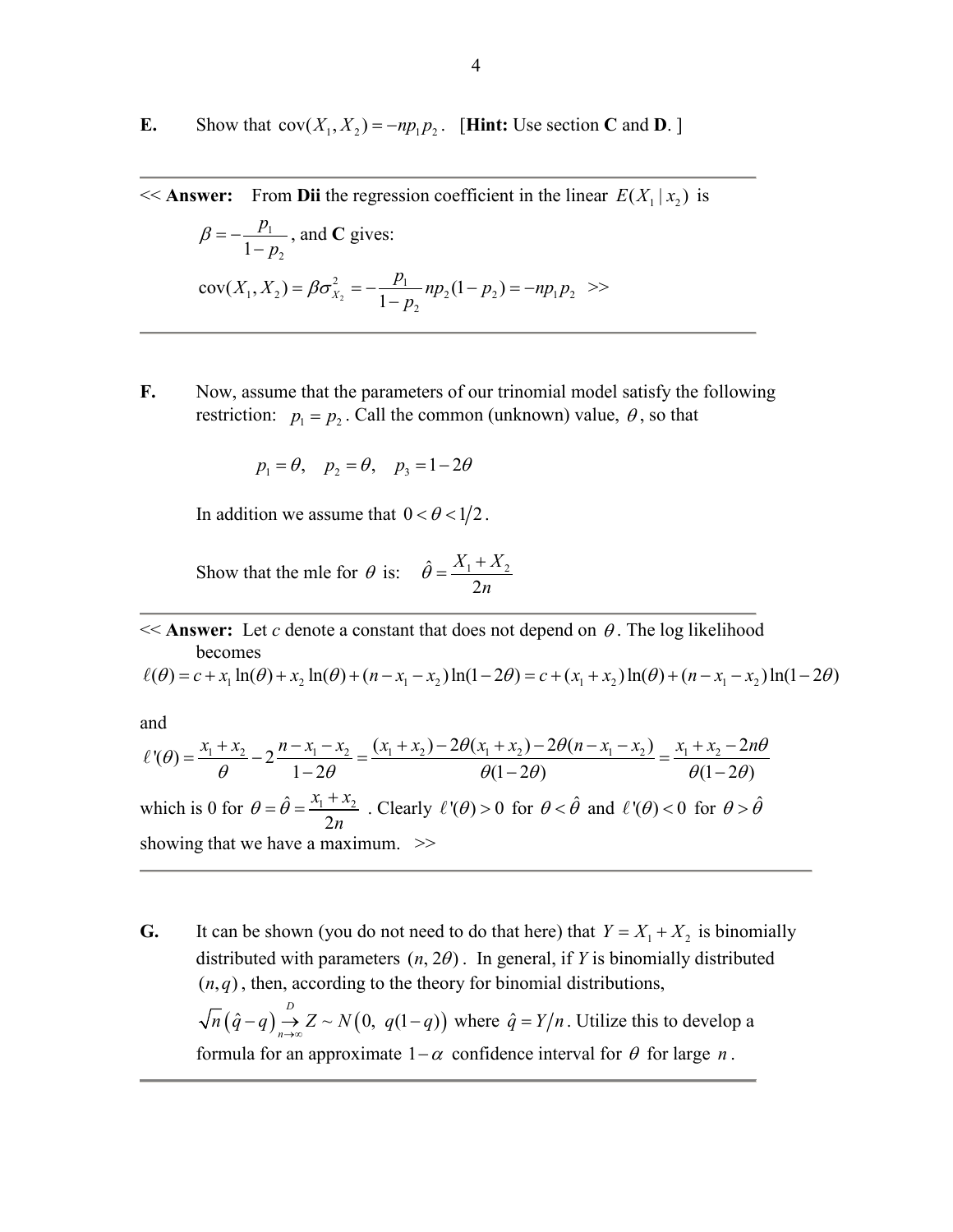$<<$  **Answer:** We have  $Y = X_1 + X_2$  is binomial with parameters  $(n, q) = (n, 2\theta)$ . The usual argument based on Slutsky and the normal limit distribution now gives the approximate  $1-\alpha$  CI for q, using the mle  $\hat{q} = Y/n = 2\hat{\theta}$ :

$$
\hat{q} \pm z_{\alpha} \sqrt{\frac{\hat{q}(1-\hat{q})}{n}}
$$

Hence

$$
1 - \alpha \approx P \left( \hat{q} - z_{\frac{\alpha}{2}} \sqrt{\frac{\hat{q}(1-\hat{q})}{n}} \le q \le \hat{q} + z_{\frac{\alpha}{2}} \sqrt{\frac{\hat{q}(1-\hat{q})}{n}} \right) =
$$
  
\n
$$
= P \left( \hat{q} - z_{\frac{\alpha}{2}} \sqrt{\frac{\hat{q}(1-\hat{q})}{n}} \le 2\theta \le \hat{q} + z_{\frac{\alpha}{2}} \sqrt{\frac{\hat{q}(1-\hat{q})}{n}} \right) =
$$
  
\n
$$
= P \left( \frac{\hat{q}}{2} - z_{\frac{\alpha}{2}} \sqrt{\frac{\hat{q}(1-\hat{q})}{4n}} \le \theta \le \frac{\hat{q}}{2} + z_{\frac{\alpha}{2}} \sqrt{\frac{\hat{q}(1-\hat{q})}{4n}} \right) =
$$
  
\n
$$
= P \left( \hat{\theta} - z_{\frac{\alpha}{2}} \sqrt{\frac{\hat{q}(1-\hat{q})}{4n}} \le \theta \le \hat{\theta} + z_{\frac{\alpha}{2}} \sqrt{\frac{\hat{q}(1-\hat{q})}{4n}} \right)
$$

which gives the CI for  $\theta$  >>

### **Problem 2**

In December 2009, according to VG "nett-avis" and the "Sentio Research Group" opinion poll institute, 49.2% of a random sample of Norwegians were against applying for membership in the European Union (EU), 38.8% were for EU, and the remaining percentage, 12%, of the sample had no opinion. In this problem we are interested in 95% error margins for the difference between the percentage against EU and the percentage in favour of EU in the population. Unfortunately, VG did not report neither error margins nor sample size. For simplicity we will calculate a 95% confidence interval (CI) for the difference based on the assumption that the sample is a simple random sample of size,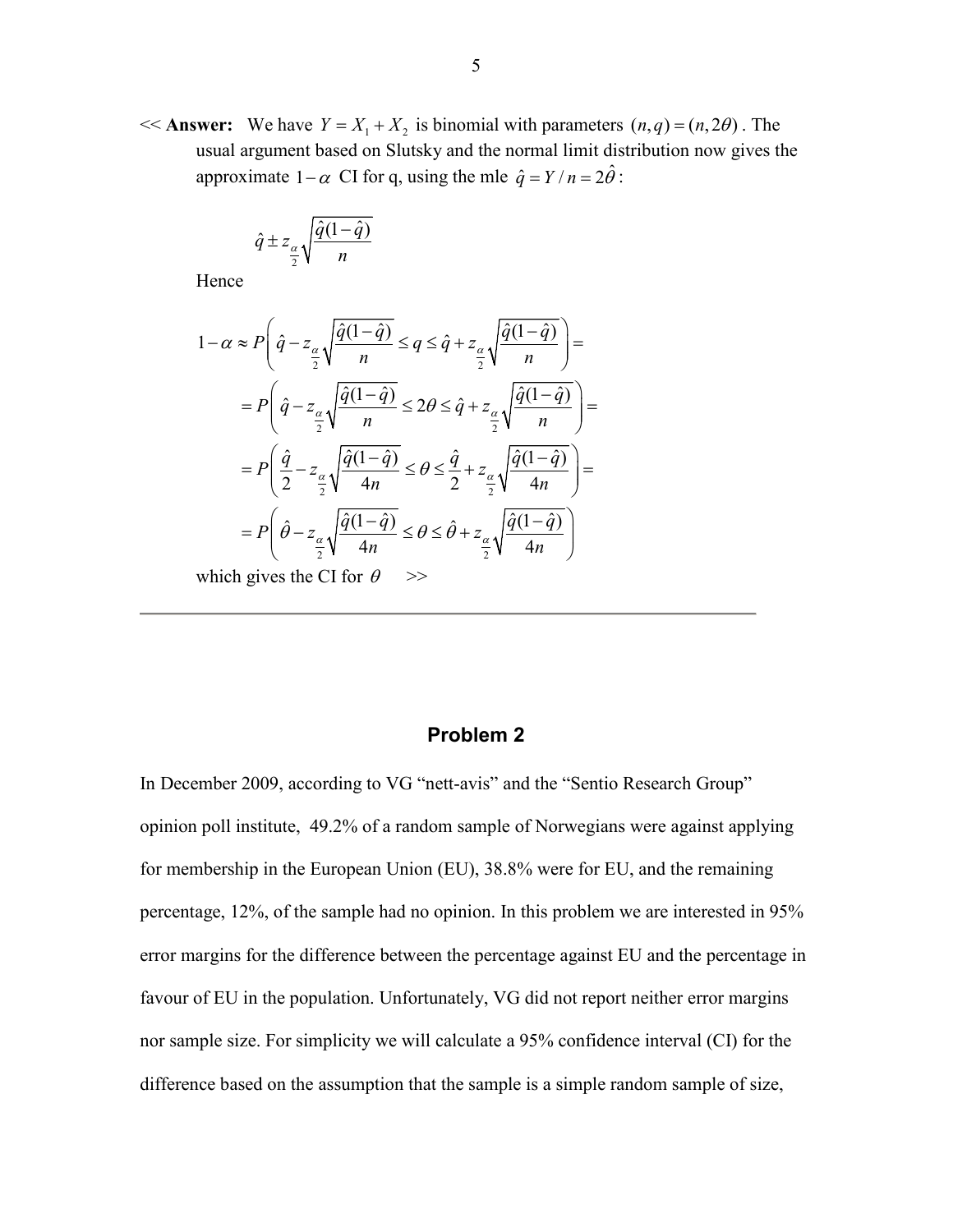$n = 1000$  (a sample size often used by opinion poll institutes). In that case we may take the trinomial distribution as a model for the number of occurrences of the three categories, "against EU", "in favour of EU", and "no opinion".

Thus, let  $X_1, X_2, X_3$  denote the number of the categories, "against", "in favour", and "no opinion", respectively, occurring in the sample. Assuming  $n = 1000$ , the observed values are  $X_{1, obs} = 492$ ,  $X_{2, obs} = 388$ ,  $X_{3, obs} = 120$ . As our model we assume that  $X_1, X_2, X_3$  is trinomially distributed with parameters  $n = 1000$  and probabilities  $p_1, p_2, p_3$ , where  $p_j$ represents the relative frequency of category *j* in the population.

**A.** According to general asymptotic theory (which you do not need to show here), we can, for large *n* (which is the case here), base our inference on the approximate multivariate normal distribution for the mle,  $(\hat{p}_1, \hat{p}_2)' = (X_1/n, X_2/n)'$ , given by:

$$
(2) \qquad \begin{pmatrix} \hat{p}_1 \\ \hat{p}_2 \end{pmatrix} \stackrel{\text{approximately}}{\sim} N \left( \begin{pmatrix} p_1 \\ p_2 \end{pmatrix}, \frac{1}{n} \hat{C}_{obs} \right)
$$

where  $\hat{C}_{obs}$  is the observed value of a consistent estimate of *C* defined in problem 1 **A.**

**(i)** Calculate  $\hat{C}_{obs}$ . **(ii)** Calculate an approximate 95% CI for the difference  $p_1 - p_2$ .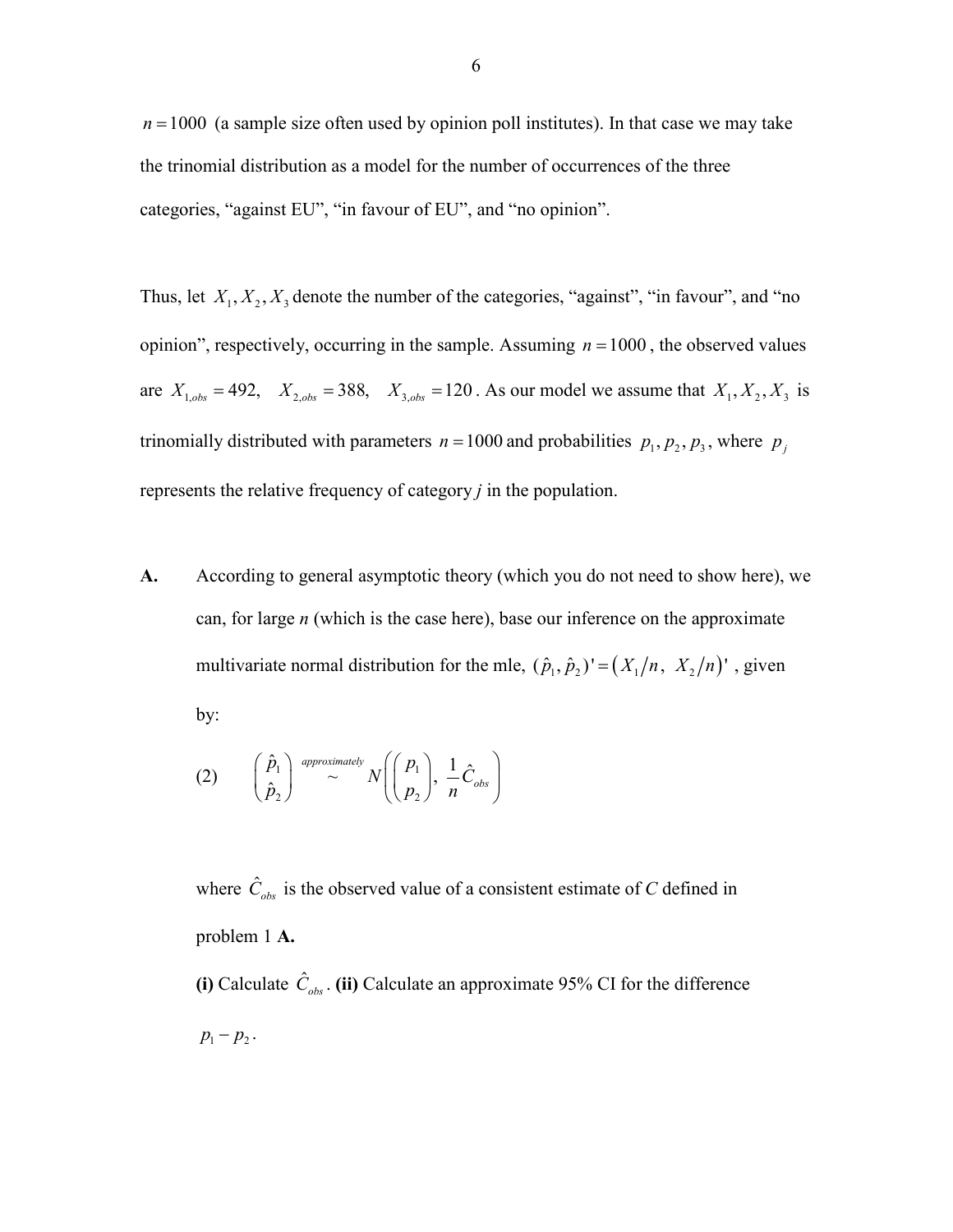$<<$  **Answer:** (i) The observed values of the mle's are:  $\hat{p}_1 = 0.492$ ,  $\hat{p}_2 = 0.388$ ,

giving: 
$$
\hat{C}_{obs} = \begin{pmatrix} \hat{p}_1(1-\hat{p}_1) & -\hat{p}_1\hat{p}_2 \\ -\hat{p}_1\hat{p}_2 & \hat{p}_2(1-\hat{p}_2) \end{pmatrix}_{obs} = \begin{pmatrix} 0.249936 & -0.190896 \\ -0.190896 & 0.237456 \end{pmatrix} \approx 1000 \cdot \text{cov} \begin{pmatrix} \hat{p}_1 \\ \hat{p}_2 \end{pmatrix}
$$

**(ii)** We get  $\text{var}(\hat{p}_1 - \hat{p}_2) = \text{var}(\hat{p}_1) + \text{var}(\hat{p}_2) - 2\text{cov}(\hat{p}_1, \hat{p}_2) \approx 0.000869184$ 

The standard error is:  $SE(\hat{p}_1 - \hat{p}_2) \approx \sqrt{0.000869184} = 0.02948$  and the estimate is

 $\hat{p}_1 - \hat{p}_2 = 0.104$ . Hence the approximate 95% CI for  $p_1 - p_2$  is

$$
\hat{p}_1 - \hat{p}_2 \pm 1.96 \cdot \text{SE}(\hat{p}_1 - \hat{p}_2) = 0.104 \pm (1.96)(0.02984) = [0.046, 0.162]
$$

(**Alternatively** we could use the matrix version in lecture notes to chapter 8 on the net,

using 
$$
\hat{p}_1 - \hat{p}_2 = (1, -1) \begin{pmatrix} \hat{p}_1 \\ \hat{p}_2 \end{pmatrix}
$$
, and calculate the variance by

$$
\text{var}(\hat{p}_1 - \hat{p}_2) \approx \frac{1}{n} (1, -1) \hat{C}_{obs} \begin{pmatrix} 1 \\ -1 \end{pmatrix} = \text{etc.}
$$
 This would give the same answer.) \t>>

**B.** Test the null-hypothesis,  $p_1 = p_2$  versus the alternative,  $p_1 \neq p_2$  using the (approximate) level of significance, 5%, and interpret the result.

 $<<$  **Answer:** The null hypothesis  $p_1 = p_2$  is equivalent with the hypothesis  $p_1 - p_2 = 0$ . Hence, according to supplementary exercise 5 (on the net), we obtain a test with (approximate) level of significance 5% by rejecting  $H_0$  if 0 does not belong to the CI for